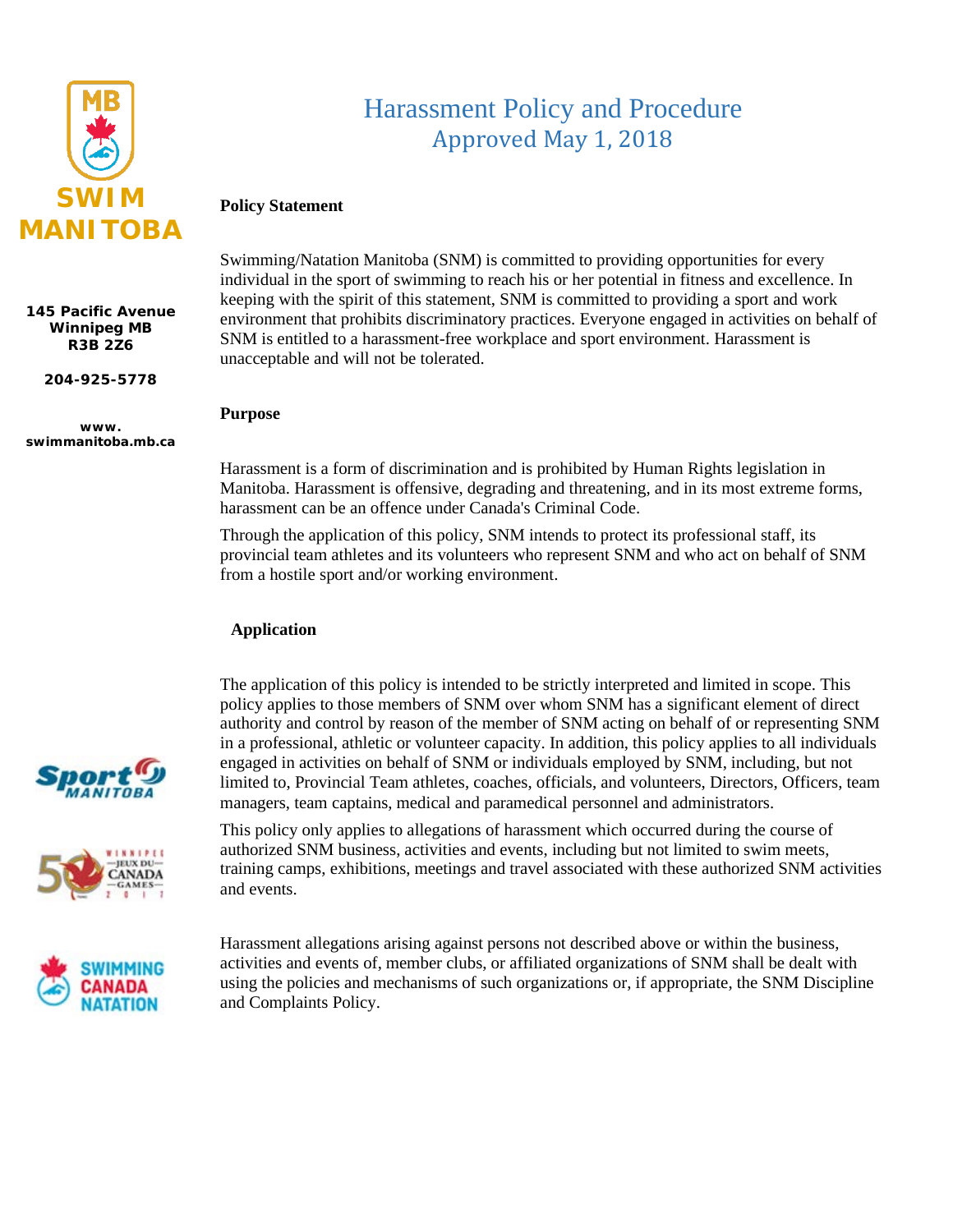## **Responsibility:**

| <b>Body</b>                  | <b>Action</b>                                                                                                                                                                                                                                                                                                          |
|------------------------------|------------------------------------------------------------------------------------------------------------------------------------------------------------------------------------------------------------------------------------------------------------------------------------------------------------------------|
| <b>Governance Committee:</b> | Ensure that the SNM Harassment policy is in<br>compliance with applicable Human Rights<br>Legislation including all definitions, penalties and<br>procedures.                                                                                                                                                          |
| <b>Board Of Directors:</b>   | Play a positive role in raising the awareness and<br>understanding of the scope and application of the<br>SNM Harassment Policy and encourage a similar<br>approach to all member categories, and make it<br>clear that harassment will not be tolerated at<br>whatever level of the swimming community it<br>appears. |
| <b>Executive Director:</b>   | 1. Make sure every person within the scope and<br>application of the SNM Harassment Policy, together<br>with all SNM employees, understands the policy and<br>procedures for dealing with harassment;                                                                                                                  |
|                              | 2. Inform athletes, coaches, administrators, officials,<br>volunteers and staff of their responsibility to<br>provide a harassment-free sporting and work<br>environment;                                                                                                                                              |
|                              | 3. Investigate and correct harassment problems as<br>soon as they come to light, even if a formal<br>complaint has not been received.                                                                                                                                                                                  |
|                              | 4. Take appropriate disciplinary action as advised<br>by the Board against athletes, coaches,<br>administrators, volunteers or employees found to<br>have harassed someone.                                                                                                                                            |
| Limitations                  | Non apparent References                                                                                                                                                                                                                                                                                                |
|                              | Canadian Human Rights Commission, Harassment<br>Policy.                                                                                                                                                                                                                                                                |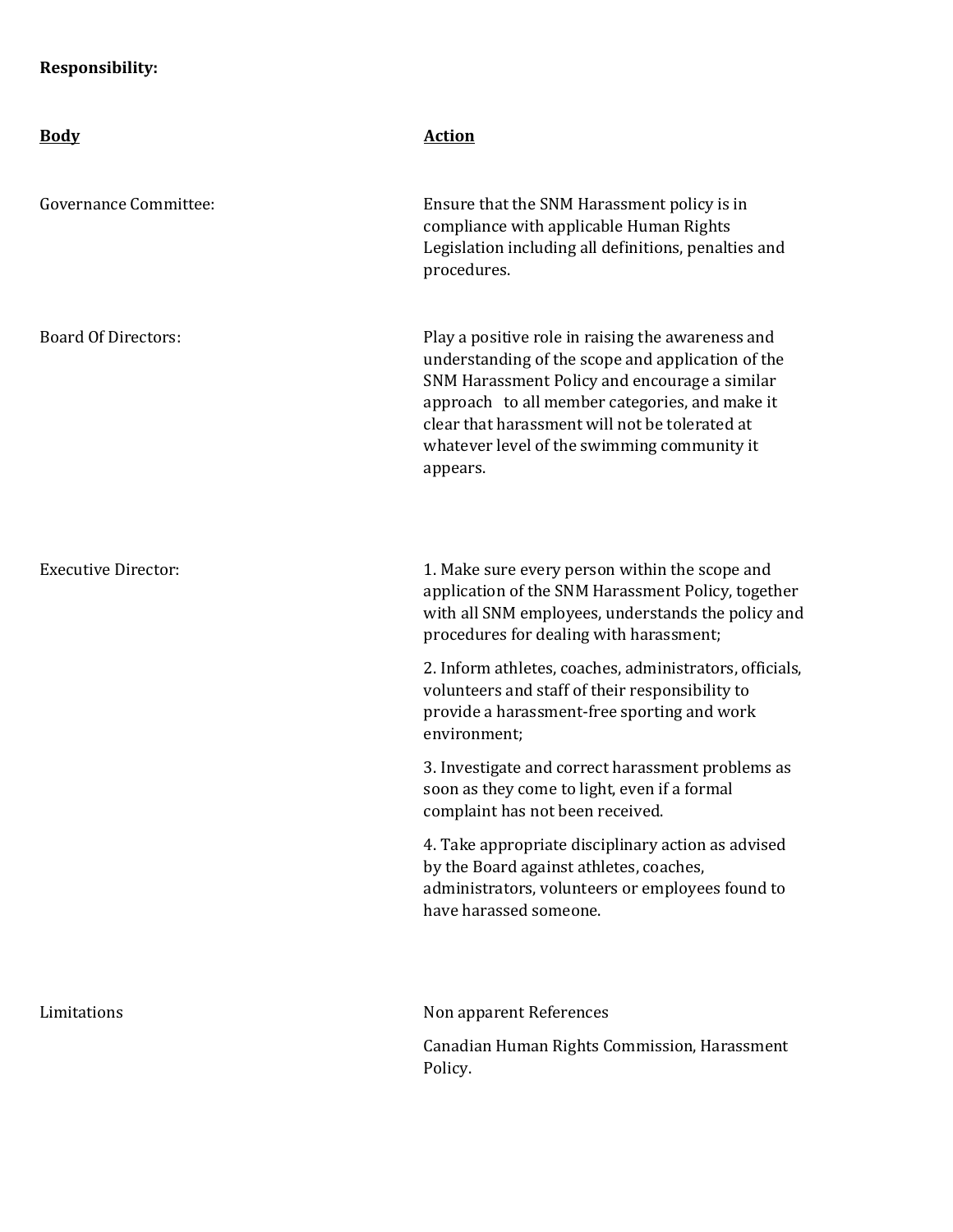Approved: December 12, 2011

Review: Review Date – December, 2013

## **Harassment Procedure Definitions**

Note: For convenience, this procedure uses the term "Complainant" to refer to the person who experiences harassment, even though not all persons who experience harassment will make a formal complaint. The term "Respondent" refers to the person(s) against whom a complaint is made.

1 **Harassment** can generally be defined as comment or conduct, directed toward an individual or group of individuals, which is insulting, intimidating, humiliating, malicious, degrading or offensive.

2. **For the purposes of this procedure, sexual harassment** is defined as unwelcome sexual advances, requests for sexual favours or other verbal or physical conduct of a sexual nature when:

- Submitting to or rejecting this conduct is used as the basis for making decisions which affect the individual; or
- Such conduct has the purpose or effect of interfering with an individual's performance; or
- Such conduct creates an intimidating, hostile or offensive environment.

#### 3. **Types of behaviour which constitute harassment include, but are not limited to:**

- Written or verbal abuse or threats
- The display of visual material which is offensive or which one ought to know is offensive

• Unwelcome remarks, jokes, comments, innuendo or taunting about a person's looks, body, attire, age, race, religion, sex or sexual orientation

- Leering or other suggestive or obscene gestures
- Condescending, paternalistic or patronizing behavior which is intended to undermine self-esteem, diminish performance or adversely affect working or sport conditions
- Practical jokes which cause awkwardness or embarrassment, endanger a person's safety or negatively affect performance
- Unwanted physical contact including touching, petting, pinching or kissing
- Unwelcome sexual flirtations, advances, requests or invitations
- Physical or sexual assault

### **Confidentiality**

4. SNM recognizes that it can be extremely difficult to come forward with a complaint of harassment and that it can be devastating to be wrongly accused of harassment. SNM recognizes the interests of both the Complainant and the Respondent in keeping the matter confidential, except where such disclosure is required by law. This shall not preclude publication of the final outcome of any matter.

#### **Complaint Procedure**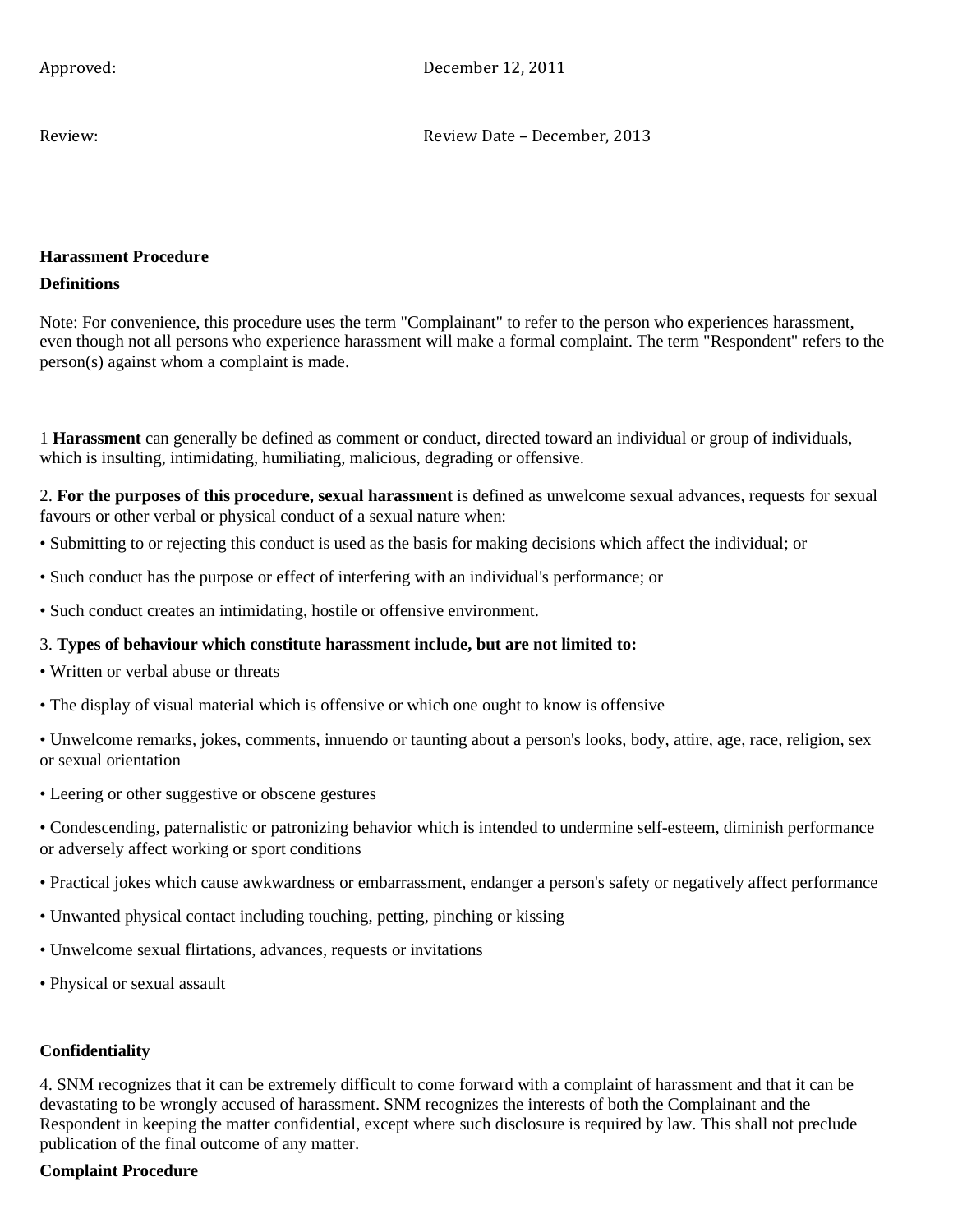5. A person who experiences harassment is encouraged to make it known to the harasser that the behaviour is unwelcome, offensive and contrary to SNM policy.

6. If confronting the harasser is not possible, or if after confronting the harasser the harassment continues, the Complainant should request a meeting with the Harassment Officer of SNM.

7. Once contacted by a Complainant the role of the Harassment Officer is to serve in a neutral, unbiased capacity in receiving the complaint and assisting in its informal resolution.

- **a)** If the Harassment Officer or ED considers that he/she is unable to act in this capacity, the Complainant shall be referred to another SNM Officer, usually the President, who will perform a similar role.
- **b)** If the Board is of the view that the ED is unable to fulfil their role in the execution of this policy then the board will appoint another SNM Officer to fulfil this roll.

8. There are three possible outcomes to a meeting between the Complainant and the Harassment Officer:

• It may be determined that the conduct does not constitute harassment as defined in the policy or that the policy does not apply to the alleged harasser, in which case the matter will be closed;

• The Complainant may decide to pursue an informal resolution of the complaint, in which case the official will assist the two parties to negotiate an acceptable resolution of the complaint; or

• The Complainant may decide to lay a formal written complaint to SNM's Executive Director (ED), in which case the ED shall advise the President of SNM, who shall appoint an independent individual to conduct an investigation of the complaint.

9. Ideally, the Investigator should be a person experienced in harassment matters and investigation techniques, and may be an outside professional. He/she shall carry out the investigation in a timely manner and at the conclusion of the investigation shall submit a written report to the ED.

10. Within 7 days of receiving the written report of the Investigator, the ED shall appoint a Panel as outlined in the Discipline and Complaints Policy.

11. **Harassment complaints occurring at a competition** may be dealt with immediately, by the meet referee provided this policy applies and provided the individual being disciplined is told the nature of the alleged infraction and has an opportunity to provide information and to respond concerning the incident prior to any discipline being imposed. In such situations, sanctions shall be for the duration of the competition only.

Further sanctions may be applied but only after a full review of the matter in accordance with the procedures set out in this policy. The subsequent full review does not replace the appeal provisions of this policy.

12. Harassment complaints occurring where there is a critical lack of time may be, resolved by a SNM representative in a position of authority, provided this policy applies and provided the individual being disciplined is told the nature of the alleged infraction and has an opportunity to provide information and to respond concerning the incident prior to any discipline being imposed. In such situations, sanctions shall be for the duration of the competition only. Further sanctions may be applied but only after a full review of the matter in accordance with the procedures set out in this policy. The subsequent full review does not replace the appeal provisions of this policy.

## **Hearing**

13. A Hearing of the Panel shall take place in accordance with the SNM's Discipline and Complaints Policy, and in addition:

• The Complainant and the Respondent shall each receive a copy of the Investigator's report.

• The Complainant shall be present at the hearing to respond to the Investigator's report, give evidence and to answer questions of the Panel.

• The Investigator may attend the hearing at the request of the Panel.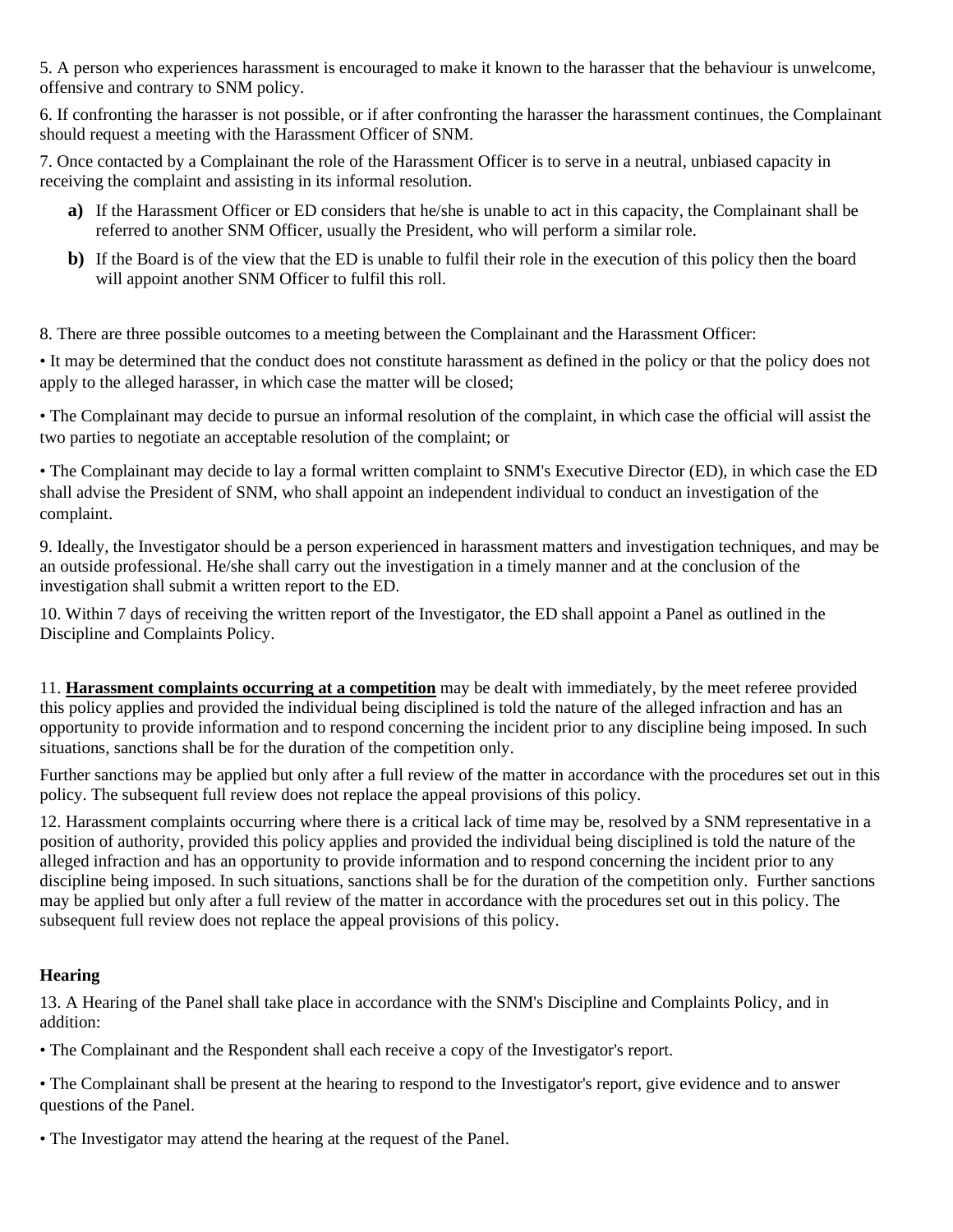14. If at any point in the proceedings, the Complainant becomes reluctant to continue or does not continue, it shall be at the sole discretion of the ED if the Panel shall continue the review of the complaint in accordance with this policy. In such instances where the Panel is to continue with the hearing process SNM shall take the place of the Complainant.

15. As soon as possible but in any event within 5 days of the hearing, the Panel shall render its Decision. A copy shall be provided to the ED and to both the Complainant and Respondent. This Decision shall contain:

- A summary of the relevant facts;
- A determination as to whether the acts complained of constitute harassment as defined in this policy;
- Disciplinary action against the Respondent, if the acts constitute harassment; and
- Measures to remedy or mitigate the harm or loss suffered by the Complainant, if the acts constitute harassment.

16. If the Panel determines that the allegations of harassment are false, vexatious, retaliatory or frivolous, the Panel may recommend that disciplinary action be taken against the Complainant.

#### **Sanction**

17. When deciding on appropriate disciplinary sanction, the Panel shall consider factors such as:

- The nature and severity of the harassment
- Whether the harassment involved any physical contact
- Whether the harassment was an isolated incident or part of an ongoing pattern
- The nature of the relationship between the Complainant and Respondent
- The age of the Complainant
- Whether the Respondent had been involved in previous harassment incidents
- Whether the Respondent admitted responsibility and expressed a willingness to change
- Whether the Respondent retaliated against the Complainant

18. In deciding on disciplinary sanctions, the Panel may consider the following options, singly or in combination, depending on the nature and severity of the harassment:

- Verbal apology
- Written apology
- Letter of reprimand from the organization
- Referral to counseling
- Removal of certain privileges of membership or employment
- Temporary suspension with or without pay
- Termination of employment or contract
- Expulsion from membership
- Publication of the decision

19. Failure to comply with a sanction as determined by the Panel shall result in automatic suspension in membership from SNM until such time as the sanction is fulfilled.

20. The ED may determine, in the exercise of his or her sole discretion that the alleged misconduct is of such seriousness as to warrant suspension of the member from SNM pending the hearing and decision of the Panel.

21. Notwithstanding the procedures set out in this policy , any member of SNM, who is convicted of a criminal offence involving sexual exploitation, invitation to sexual touching, sexual interference, sexual assault, shall face automatic